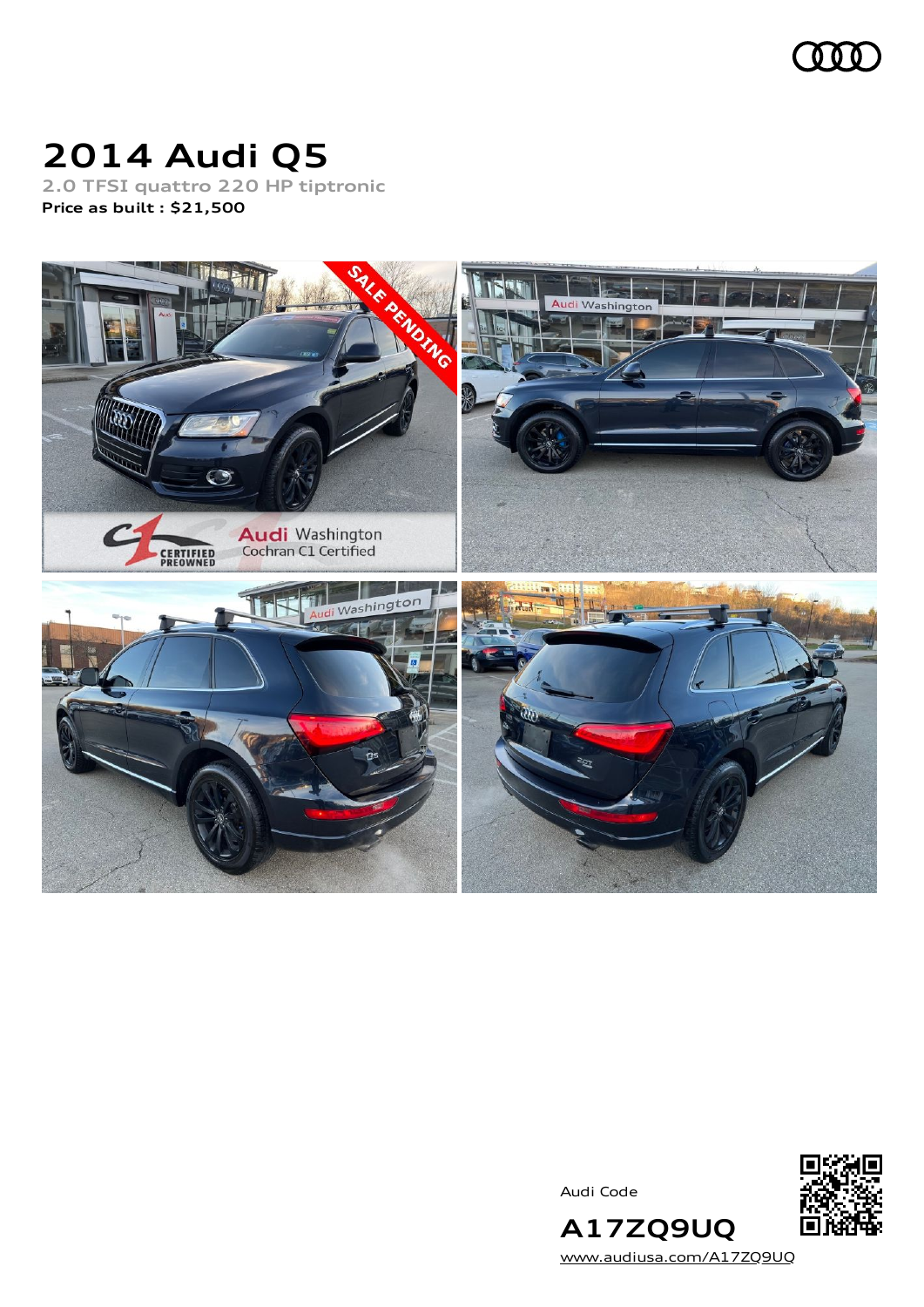**Audi 2014 Audi Q5** 2.0 TFSI quattro 220 HP tiptronic

**Price as buil[t](#page-10-0)** \$21,500

## **Exterior colour**

Moonlight Blue metallic

#### **Interior colour**

### **Technical Specifications**

| Engine type                  | Four-cylinder                                 |
|------------------------------|-----------------------------------------------|
| stroke                       | Displacement/Bore and 1,984/82.5 x 92.8 cc/mm |
| Max. output                  | $({1})/{2}$ HP                                |
| Torque                       | /{1} lb-ft@rpm                                |
| Top track speed              | 130 mph mph                                   |
| Acceleration (0 - 60<br>mph) | 7.0 sec. seconds                              |



#### **Further Information**

| Warranty        |              |
|-----------------|--------------|
|                 | No           |
| Mileage         | 75,776 miles |
| Type of vehicle | Used car     |
|                 |              |

**Audi Code** A17ZQ9UQ

**Your configuration on www.audiusa.com** [www.audiusa.com/A17ZQ9UQ](https://www.audiusa.com/A17ZQ9UQ)

**Commission number** 14315f240a0e09716bd5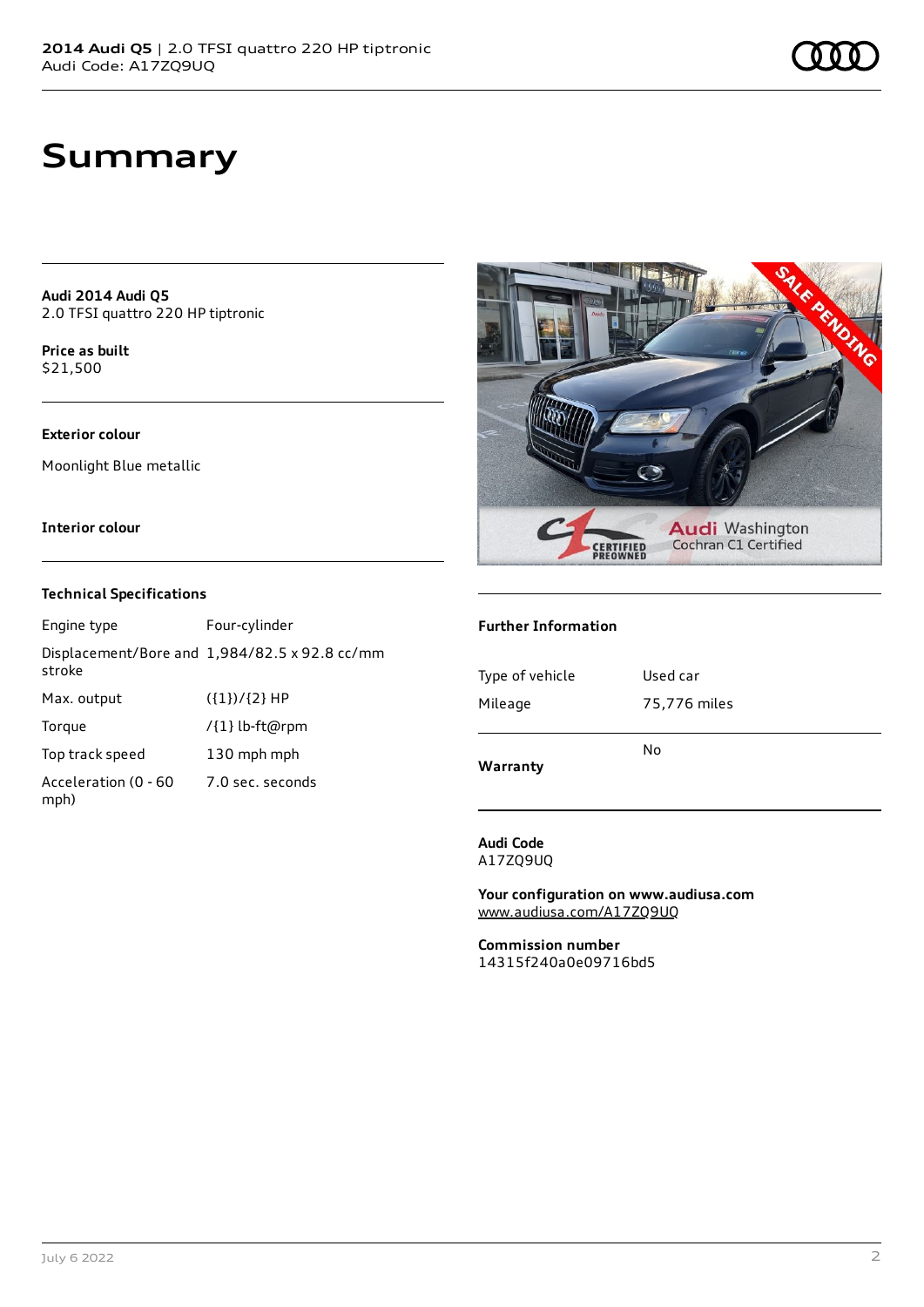# **Equipment**

Moonlight Blue metallic

Garage door opener (HomeLink®)

Audi advanced key (keyless access)

Power–folding, power–adjustable, auto–dimming, heated side mirrors with memory

Xenon plus headlights with LED daytime running lights

Automatic headlight leveling

Panoramic sunroof

Stainless steel trunk edge trim and doorsills

Black cloth headliner

Auto-dimming interior mirror with compass





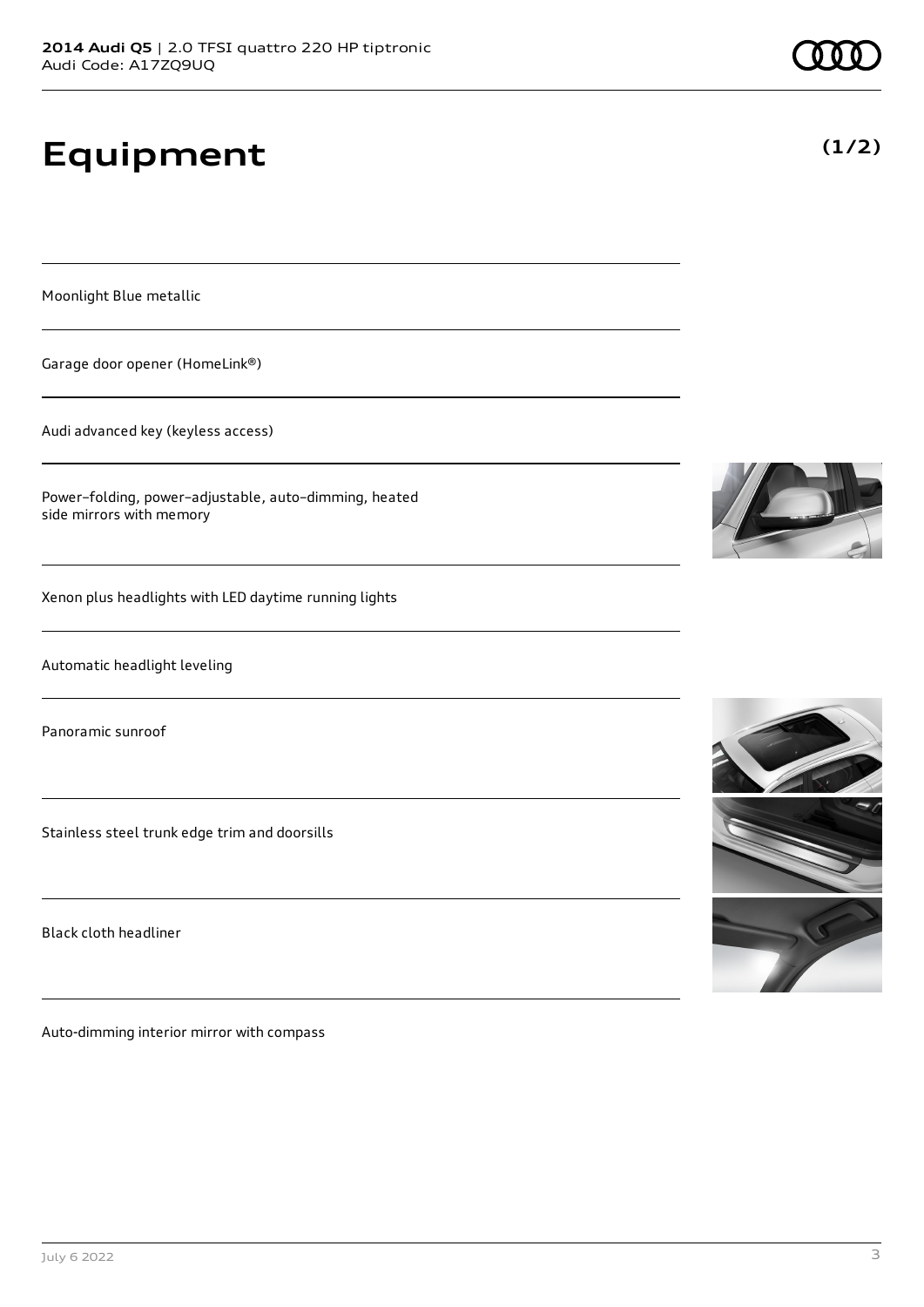# **Equipment**

Power trunk open/close and hands-free release

Heated front seats

Single CD/DVD player

Audi music interface with iPod® integration

Bang & Olufsen® Sound System

Color driver information system

HD Radio™ Technology

Voice control system

Audi side assist

BLUETOOTH® wireless technology preparation for mobile phone











**(2/2)**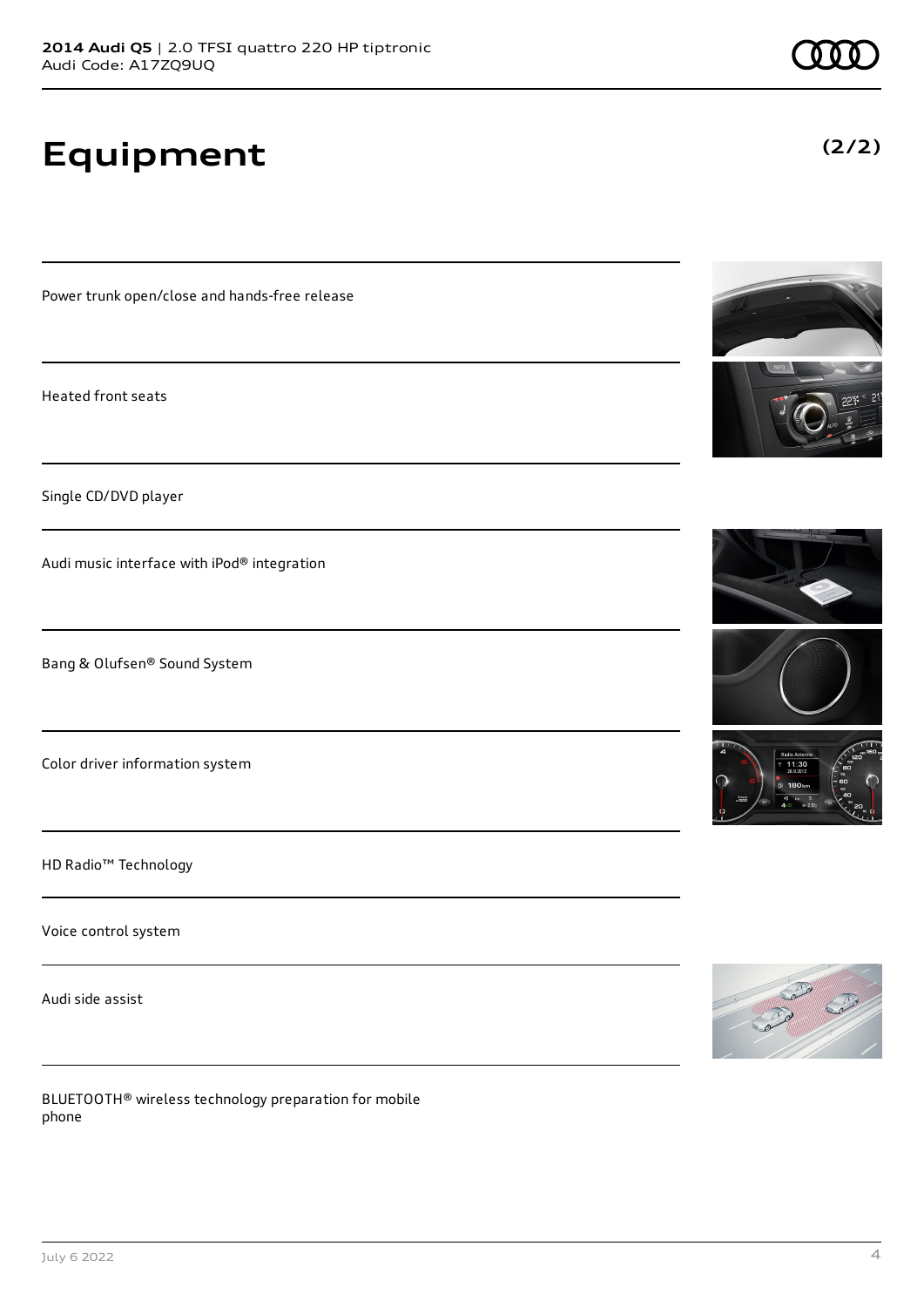# **Standard features**

## **Safety and Security**

| 4UB | Driver and front passenger dual-stage<br>airbags, thorax side airbags and Sideguard®<br>head curtain airbags |
|-----|--------------------------------------------------------------------------------------------------------------|
| 1AT | Anti-lock Brake System (ABS) with Electronic<br>Brake-pressure Distribution (EBD) and brake<br>assist        |
| UH1 | Electromechanical parking brake                                                                              |
| 8T1 | Cruise control with coast, resume and<br>accelerate features                                                 |
| QZ7 | Tilt and telescopic manually adjustable<br>steering column                                                   |
| 7K6 | Tire-pressure monitoring system                                                                              |
| 4X3 | Front side airbags, with head airbag                                                                         |
| 8N6 | Rain sensor for automatic windshield wipers                                                                  |
| 3B7 | Lower Anchorage and Tethers for Children<br>(LATCH) in rear seats                                            |

### **Exterior**

| 1D <sub>8</sub> | Provision for towing bracket                                                       |
|-----------------|------------------------------------------------------------------------------------|
| 151             | Car jack                                                                           |
| 1 B A           | Five-link front suspension with upper and<br>lower control arms and stabilizer bar |
| 3S1             | Aluminum roof rails                                                                |
| 5]1             | Rear spoiler                                                                       |
| HX2             | All-season tires 235/60 R18                                                        |
| 8SL             | LED taillight technology                                                           |
| 4KF             | Privacy glass                                                                      |
| 4ZB             | Stainless steel trunk edge trim and doorsills                                      |
| CDE             | 19" E-spoke V design whools with 235/60                                            |

CB5 18" 5-spoke V design wheels with 235/60 all-season tires

#### **Interior**

| QE1 | Storage nets in backs of front seats                                                 |
|-----|--------------------------------------------------------------------------------------|
| 9AQ | Three-zone automatic climate control                                                 |
| 001 | Additional interior and exterior lighting                                            |
| 2ZQ | Four-spoke multifunction steering wheel                                              |
| 6E3 | Front center armrest with adjustable length<br>and height                            |
| 7F9 | Leather gearshift knob                                                               |
| 5XF | Dual front sun visors with lighted vanity<br>mirrors                                 |
| 5KA | Sliding 40/20/40 split folding rear seat with<br>pass-through and adjustable recline |
| 7HA | Without leather                                                                      |
| N1F | leather seating surfaces                                                             |
| 5MG | Dark Brown Walnut Wood inlay                                                         |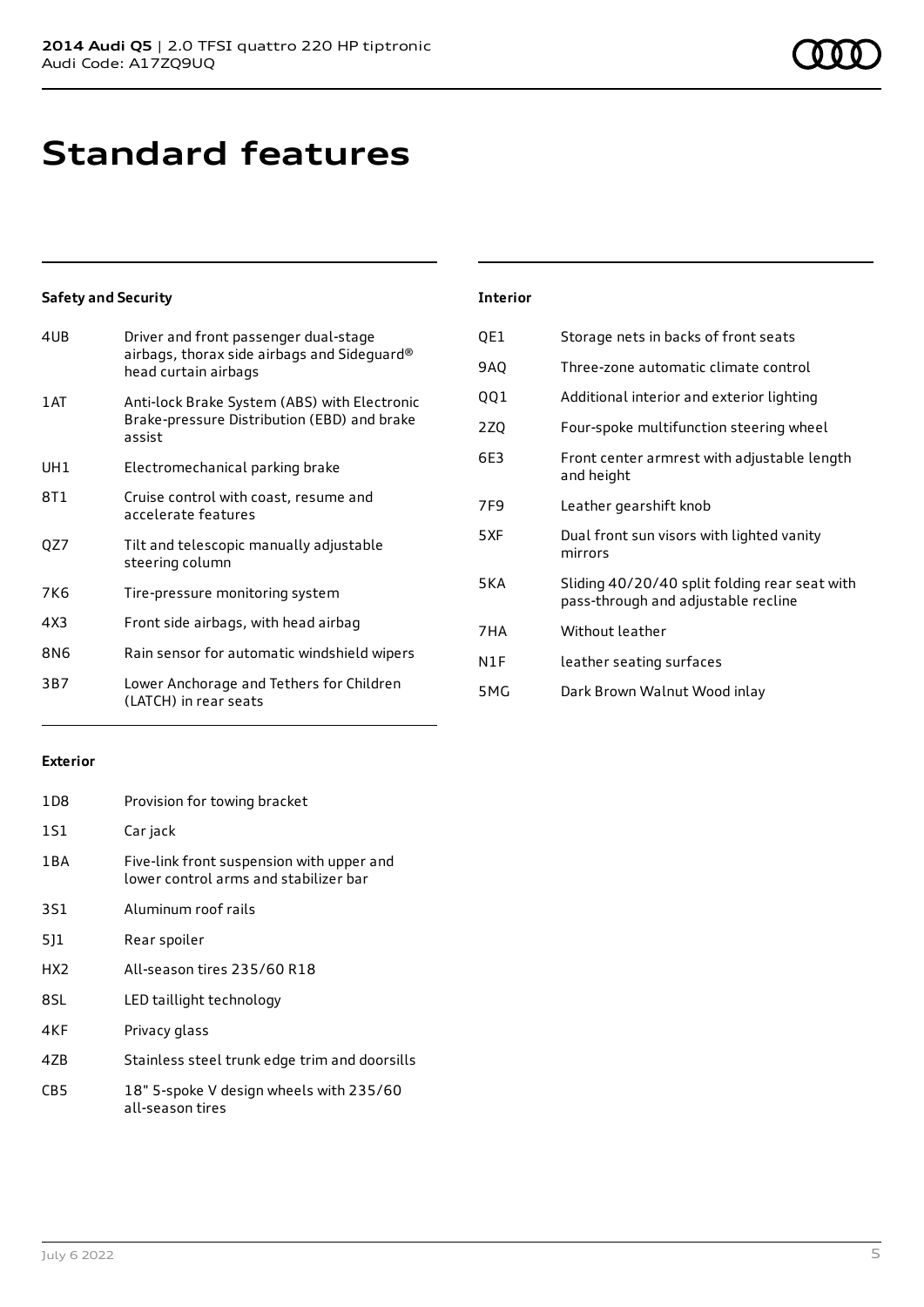# **Dealer remarks**

NO HAGGLE MARKET BEST PRICE ~, PREMIUM PLUS ~, QUATTRO / ALL WHEEL DRIVE / AWD ~, NAVIGATION ~, PANORAMIC SUNROOF / MOONROOF ~, LEATHER SEATS ~, HEATED SEATS ~, BANG & OLUFSEN PREMIUM SOUND ~, REAR BACKUP CAMERA ~, BLUETOOTH ~, 2-Position Driver Side Memory, 3-Step Heated Front Seats, 8-Color Driver Information Display, Aluminum Trunk Edge Trim & Door Sills, Audi Advanced Key, Audi Connect w/Online Services, Audi MMI Navigation Plus Package, Audi Parking System Plus w/Rear View Camera, Audi Xenon Plus Headlights, Auto-Dimming & Power-Folding Outside Mirrors, Auto-Dimming Interior Mirror w/Digital Compass, Deep Tinted 2-Panel Panorama Sunroof, Lighting Package, Navigation System, Power Opening/Closing Tailgate, Premium Plus Package, Radio: In-Dash Single CD/DVD Player & HD Radio. 20/28 City/Highway MPG

#### Reviews:

\* If you're looking for a 5-passenger luxury SUV that wears many hats, the 2014 Audi Q5's combination of power, performance, luxury and ability will likely strike a positive note. Excellent resale values help offset the high cost of purchase. Source: KBB.com

\* Top-notch interior craftsmanship; class-leading fuel economy; strong supercharged V6; superb brake performance; roomy backseat; sporty handling. Source: Edmunds

\* When a 2014 Audi Q5 drives by, its sporty and sophisticated profile can't be missed. From its dramatic wheels and classy aluminum roof rails to the graceful slope of its roof, this is one SUV that stands apart from the crowd. The Q5 has a Singleframe grille, sleek bumper and light designs, and signature Audi LED technology in the taillights and available daytime running lights. The Q5 presents its occupants with seats placed at the perfect height for easy entry and exit, with virtually no bending or stretching involved. After settling in, occupants find themselves in a cabin filled with luxurious leather and an eye-catching mix of aluminum accents and all-natural walnut trim. The dashboard has been laid out to serve the driver and features an available integrated MMI screen positioned close to the driver's line of sight. The comfortably firm seats provide plenty of room for five, with rear passengers enjoying the superb comfort awarded by reclining seats in a 40/20/40 split, independent climate controls, and privacy glass. The Q5 offers a choice between two engines, each blessed with the dual benefits of forced induction and TFSI direct fuel injection. The turbocharged 211hp 2.0L TFSI engine can achieve 28mpg on a highway cruise, while the supercharged V6 in the 3.0T model pumps out a robust 272hp and 295 pounds-feet of torque. With either engine, Audi quattro seamlessly spreads the power among all four wheels, all the time, enhancing traction under all conditions. Working in tandem with the sophisticated multilink suspension and electromechanical power steering system, the Q5 possesses an athletic on-road feel that is all too rare in the sport-utility world. Audi connect with Google Earth imagery and Wi-Fi connectivity allows for up to eight devices. Ten speakers and Audi concert radio amplify the single CD player, mp3 playback capability and iPod integration. Safety features abound in this graceful utility vehicle including power windows with pinch protection, airbags, fivelink front suspension and trapezoidal-link rear suspension, lower anchors and tethers for car seats and tire pressure monitoring system. Source: The Manufact...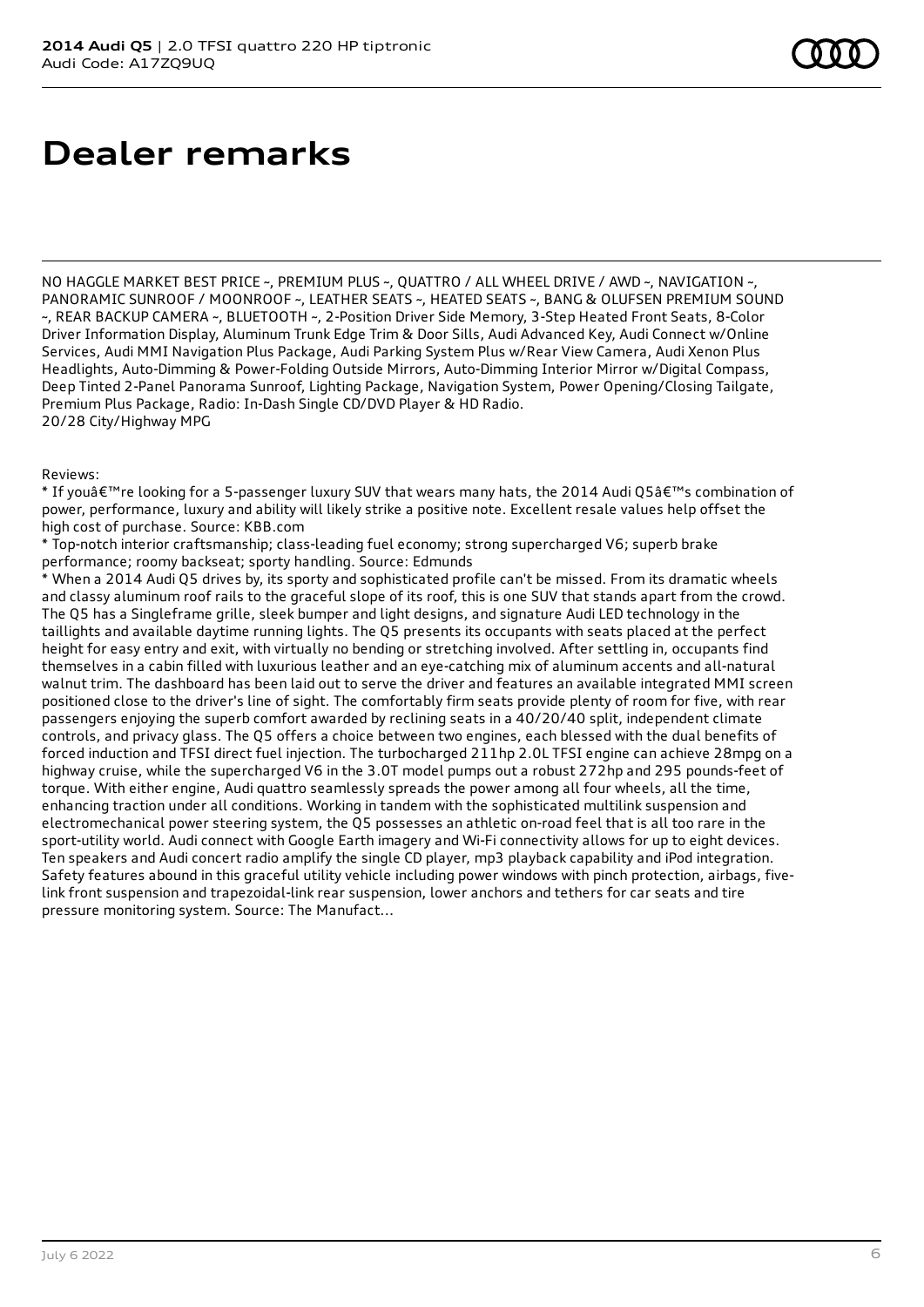# **Technical Specifications**

### **Engineering | Performance**

| Engine type                                 | Four-cylinder                                              |
|---------------------------------------------|------------------------------------------------------------|
| Max. output                                 | $({1})/{2}$ HP                                             |
| Max. output ps/hp                           | 220 @ 4,450-6,000 @ rpm                                    |
| Towing capacity                             | 4,400 (maximum towing capacity)<br>/440 (tongue weight) lb |
| Torque                                      | /{1} lb-ft@rpm                                             |
| Valvetrain                                  | 16-valve DOHC with valvelift<br>system                     |
| Acceleration (0 - 60<br>mph)                | 7.0 sec. seconds                                           |
| Engine block                                | Cast iron                                                  |
| Induction/fuel injection Turbocharged/TFSI® |                                                            |
| Cylinder head                               | Aluminum alloy                                             |
| stroke                                      | Displacement/Bore and 1,984/82.5 x 92.8 cc/mm              |
| Top track speed                             | 130 mph mph                                                |

#### **Electrical system**

| Alternator | 14 Volts - 150 amp |
|------------|--------------------|
| Battery    | 12 Volts - 80 amp  |

## **Transmission | Drivetrain**

| Gear ratios: 8th         | 0.667   |
|--------------------------|---------|
| Gear ratios: 6th         | 1.000   |
| Gear ratios: Final Drive | 2.848   |
| Gear ratios: 7th         | 0.839   |
| Gear ratios: 4th         | 1.667   |
| Gear ratios: 5th         | 1.285   |
| Gear ratios: 2nd         | 3.143   |
| Gear ratios: 3rd         | 2.106   |
| Gear ratios: Reverse     | 3.317   |
| Gear ratios: 1st         | 4 7 1 4 |
|                          |         |

### **Steering**

| Steering type                              | Electromechanical power steering<br>system |
|--------------------------------------------|--------------------------------------------|
| Turning diameter, curb- 38.1 ft<br>to-curb |                                            |
| Steering ratio                             | 15.9:1                                     |
|                                            |                                            |

## **Suspension**

| Front axle | Five-link front suspension       |
|------------|----------------------------------|
| Rear axle  | Trapezoidal-link rear suspension |

#### **Brakes**

| Front brakes | 12.6 (ventilated disc) in |
|--------------|---------------------------|
| Rear brakes  | 11.8 (solid disc) in      |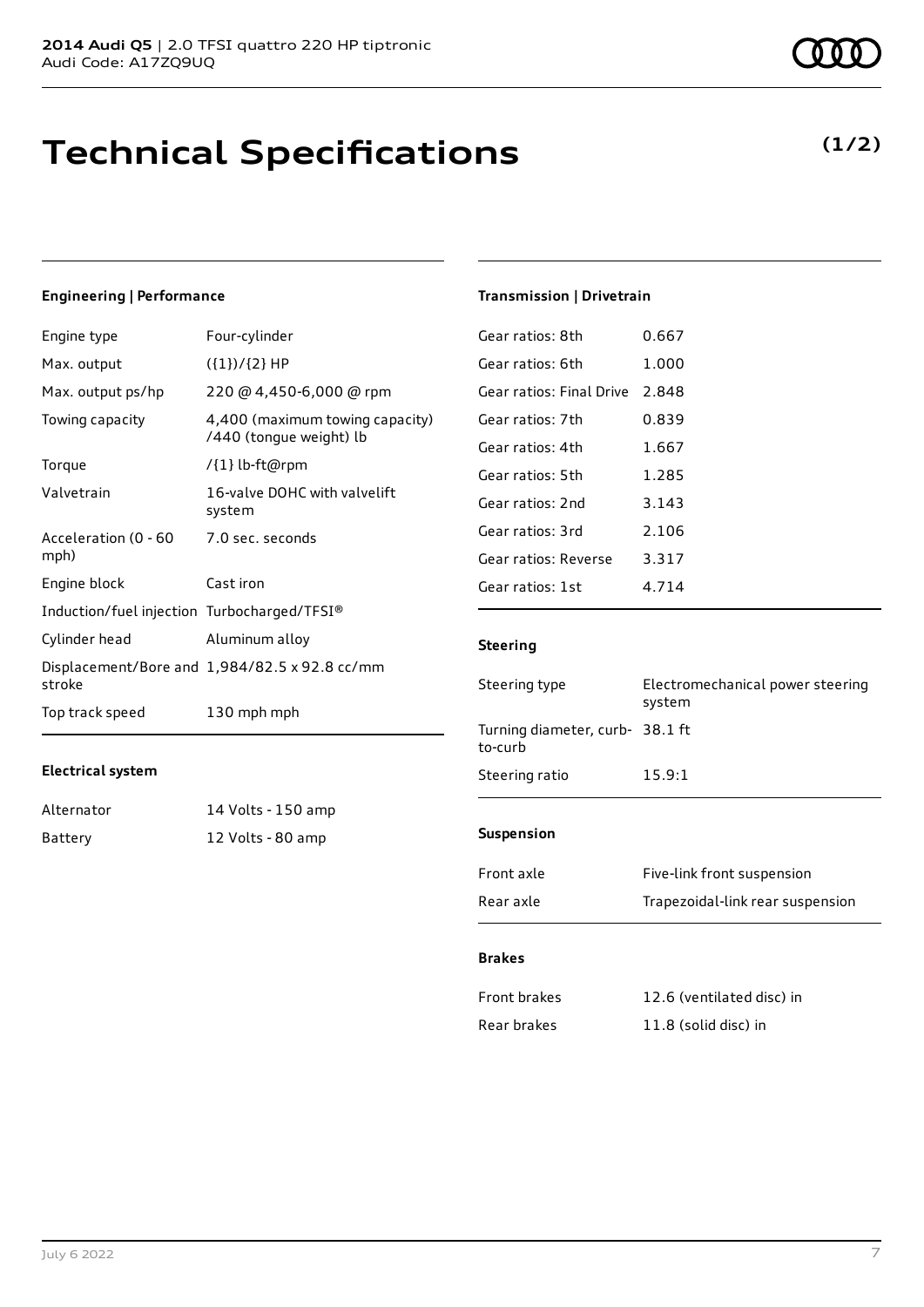# **Technical Specifications**

### **Body**

| Material | Fully galvanized steel unibody with<br>aluminum hood and tailgate and<br>multistep anti-corrosion protection |
|----------|--------------------------------------------------------------------------------------------------------------|
|          |                                                                                                              |

#### **Warranty | Maintenance**

| Warranty    | 4-Year/50,000 mile Audi New<br>Vehicle Limited Warranty                                  |
|-------------|------------------------------------------------------------------------------------------|
| Maintenance | 12-Month/5,000 mile (whichever<br>occurs first) NO CHARGE first<br>scheduled maintenance |

#### **Exterior Measurements**

| Height                           | 65.2 in  |
|----------------------------------|----------|
| Overall width without<br>mirrors | 74.7 in  |
| Length                           | 182.6 in |
| Wheelbase                        | 110.5 in |
| Drag coefficient                 | .33 Cw   |
| Overall width with<br>mirrors    | 82.2 in  |
| Track rear                       | 63.5 in  |
| Track front                      | 63.7 in  |
| Curb weight                      | 4.079 lb |

#### **Interior measurements**

| Seating capacity                          | 5                      |
|-------------------------------------------|------------------------|
| Shoulder room, rear                       | 56.4 in                |
| Head room with front<br>sunroof           | 39.4 in                |
| Leg room, rear                            | 37.4 in                |
| Shoulder room, front                      | 57.7 in                |
| Head room with rear<br>sunroof            | 39.0 in                |
| Head room, rear                           | 37.7 in                |
| Leg room, front                           | 41.0 in                |
| Head room, front                          | 38.1 in                |
| Cargo volume, rear<br>seatbacks up/folded | 29.1/57.3 cu ft, cu ft |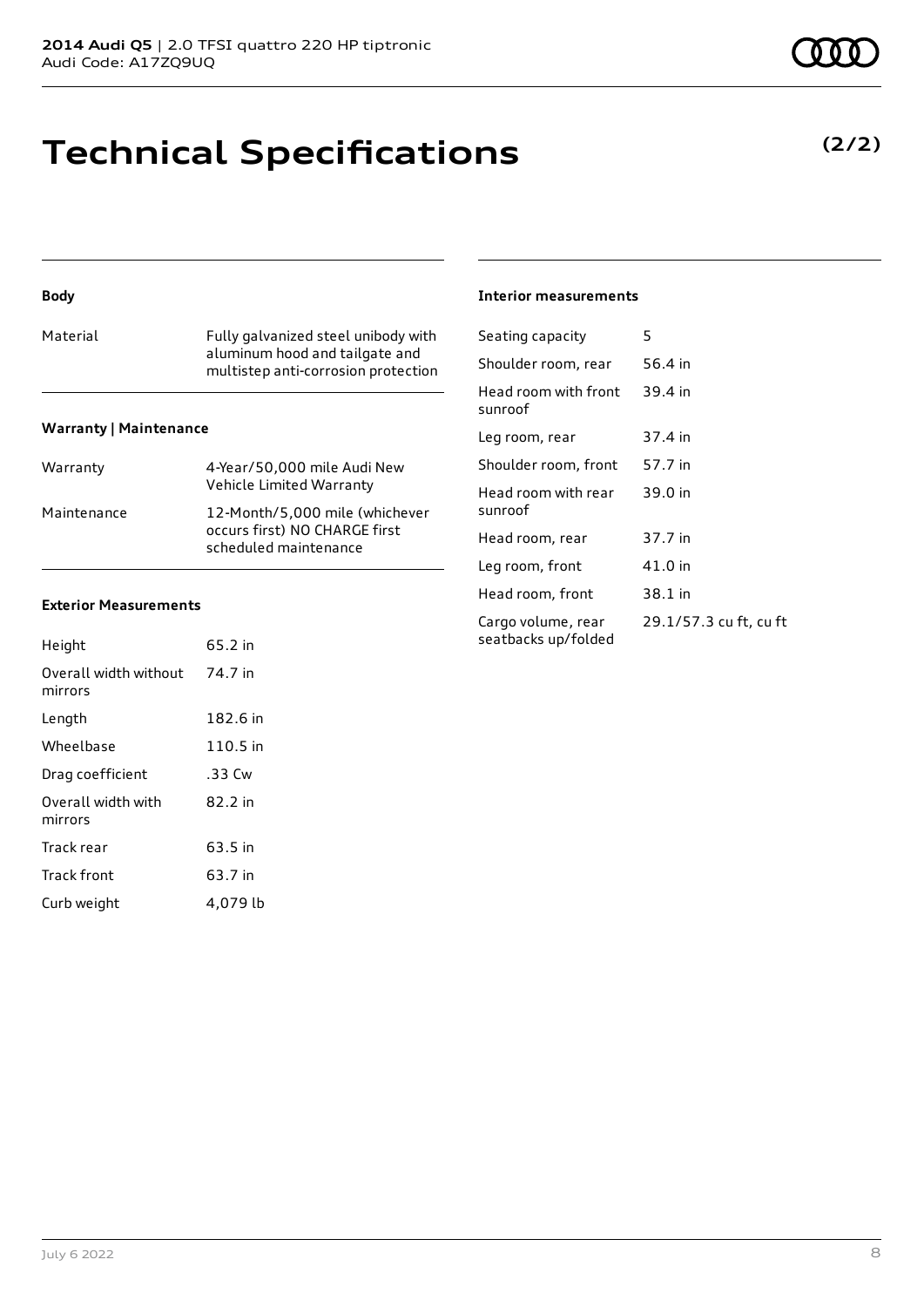# **Consumption- and emission**

### **Consumption by NEDC**

| urban       | 20 mpg   |
|-------------|----------|
| extra-urban | 28 mpg   |
| combined    | $23$ mpg |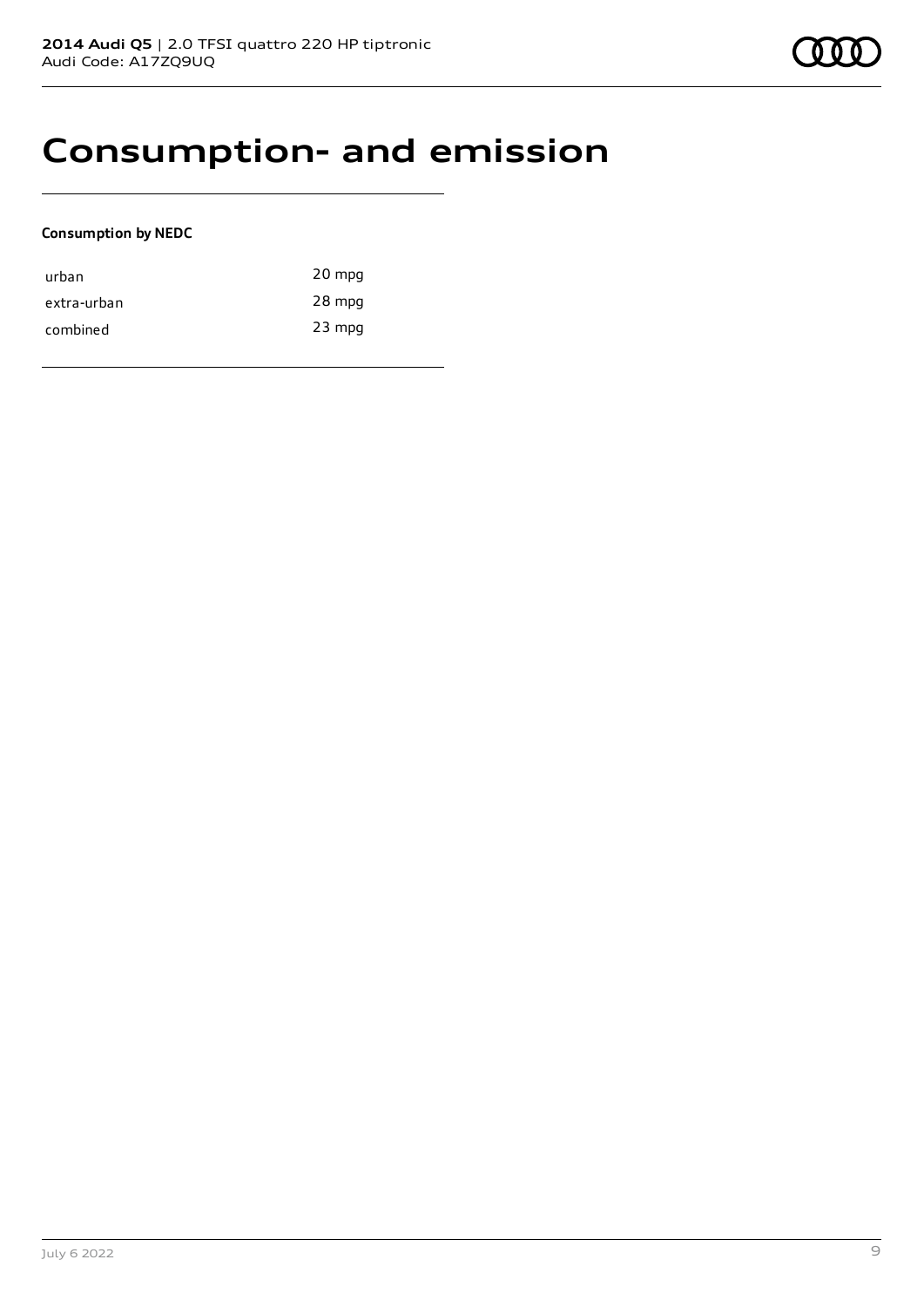

# **Contact**

Dealer **Audi Washington**

453 Racetrack Rd 15301 Washington PA

Phone: 7242299000 FAX: 7242225102

www: [https://www.audiwashington.com](https://www.audiwashington.com/)